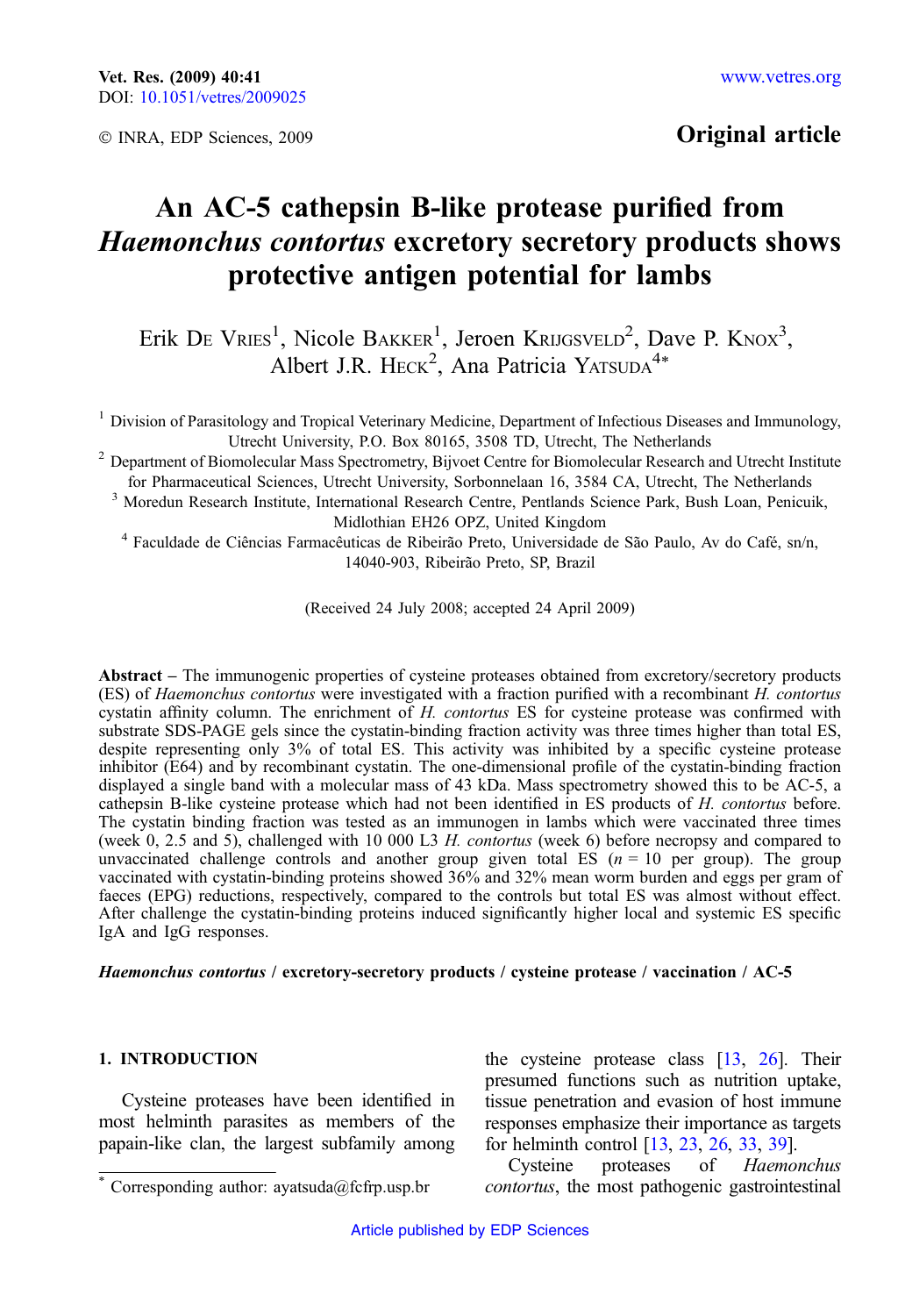nematode parasite of small ruminants, have been the subject of extensive studies. H. contortus infects the abomasum of sheep, goats and other small ruminants and gains nourishment from the fact that it feeds on blood, often resulting in severe anaemia. Cysteine protease activity was detected in the microvillar intestinal tissue of the parasite gut and in its excreted/secreted products (ES) [\[10,](#page-9-0) [19,](#page-9-0) [22](#page-9-0), [23](#page-9-0)]. The most predominant cysteine proteases are the cathepsin B-like proteases (CBL), which are encoded by a family of at least 22 genes [\[8\]](#page-8-0). Their abundant expression is apparent from the analysis of all 21 975 expressed sequenced tag (EST) of H. contortus present in GenBank. Approximately 4% of these appear to be derived from CBL genes. However, only a few of these proteases have so far been characterized in more detail. The cysteine proteases detected in ES products of H. contortus ranged in size from 32 up to 51 kDa [\[10](#page-9-0), [23\]](#page-9-0) whereas the predicted molecular weights of cysteine proteases encoded by clustered EST range from 30 to 45 kDa. Despite the high abundance in EST and the presence of a signal peptide, the cysteine proteases were not identified during the proteomic mapping of the most abundant secreted proteins of  $H$ . *contortus* [\[37\]](#page-10-0). The use of biotinylated inhibitors combined with a proteomic approach enabled the identification of nine different cysteine proteases present in ES (AC4, GCP7, HMCP1, HMCP1-like, HMCP2, HMCP-2-like, HMCP7, HMCP8, HMCP9) [[38](#page-10-0)].

Specific cysteine protease inhibitors such as cystatin can provide an alternative method for enrichment of excreted cysteine proteases by affinity chromatography. Cystatins, members of the family 2 cysteine protease inhibitors, are natural, reversible, tight-binding cysteine protease inhibitors and represent important regulators of proteolytic processes [\[7](#page-8-0), [30,](#page-9-0) [35](#page-10-0)].

In this report we enriched ES for cysteine proteases using recombinant H. contortus cystatin affinity chromatography, identified the proteins thus enriched and evaluated their protective effect against a challenge infection of H. contortus in a vaccination trial.

# 2. MATERIALS AND METHODS

# 2.1. Expression and purification of the recombinant H. contortus cystatin

H. contortus cystatin (GenBank<sup>TM</sup> Accession No. AF035945) was expressed and purified as described by [\[18](#page-9-0)] with slight modifications. The soluble fraction was dialysed against 20 mM Tris-HCl, pH 7.4 and purified through sequential chromatography with ion exchange columns (Mono Q and Mono S, GE). The fractions were analysed by SDS-polyacrylamide gel electrophoresis (1D-SDS-PAGE).

# 2.2. Chromatography on sepharose-cystatin column and fractionation

Adult H. contortus (Moredun isolate) were harvested from the abomasum of donor sheep at 25 to 35 days post-infection. Total ES was obtained as described previously [\[2](#page-8-0)]. Two affinity columns were prepared: one with recombinant H. contortus cystatin and one with an unrelated Escherichia coli recombinant protein (Cooperia punctata Cp-ASP-1a, Accession No. gi 13625909). Freeze-dried CNBr-activated Sepharose 4B Fast Flow (2 mg, GE) was swollen in 50 mL 1 mM HCl and washed with 200 mL 1 mM HCl using a sintered glass filter. After washing, 50 mL coupling buffer  $(0.1 \text{ M } \text{NaHCO}_3, 0.5 \text{ M})$ NaCl pH 8.3) was added and removed under vacuum. The column material was gently mixed with 4 mL of either purified recombinant cystatin or Cp-ASP-1a recombinant protein (1 mg/mL) in coupling buffer for 4 h at room temperature (RT) and washed with 50 mL coupling buffer, using sintered glass filter and under vacuum. Remaining active groups were blocked with 0.1 M Tris-HCl pH 8.0 for 2 h at RT. The column material was rinsed (0.1 M Tris, 0.5 M NaCl pH 8.0 (50 mL) followed by 0.1 M acetate buffer, 0.5 M NaCl pH 4.0 (50 mL; this cycle was repeated three times), resuspended in PBS and packed into a column (BioRad, Hercules, CA, USA). The columns were washed in equilibration buffer (50 mL 50 mM acetate buffer, 0.15 M NaCl pH 5.0) at a flow rate of 1 mL/min using the Econo System (Controller-model ES-1, Pump-model EP-1, UV monitor-model EM-1, Biorad). Before loading on the Cp-ASP-1a Sepharose 4B column (flow rate 0.2 mL/min), 5 mg total ES was dialysed against equilibration buffer for 18 h at  $4 °C$  (Slide-a-Lyzer, Pierce, Rockford, IL, USA). The unbound fraction (20 mL), obtained after washing the column with equilibration solution, was loaded on the cystatin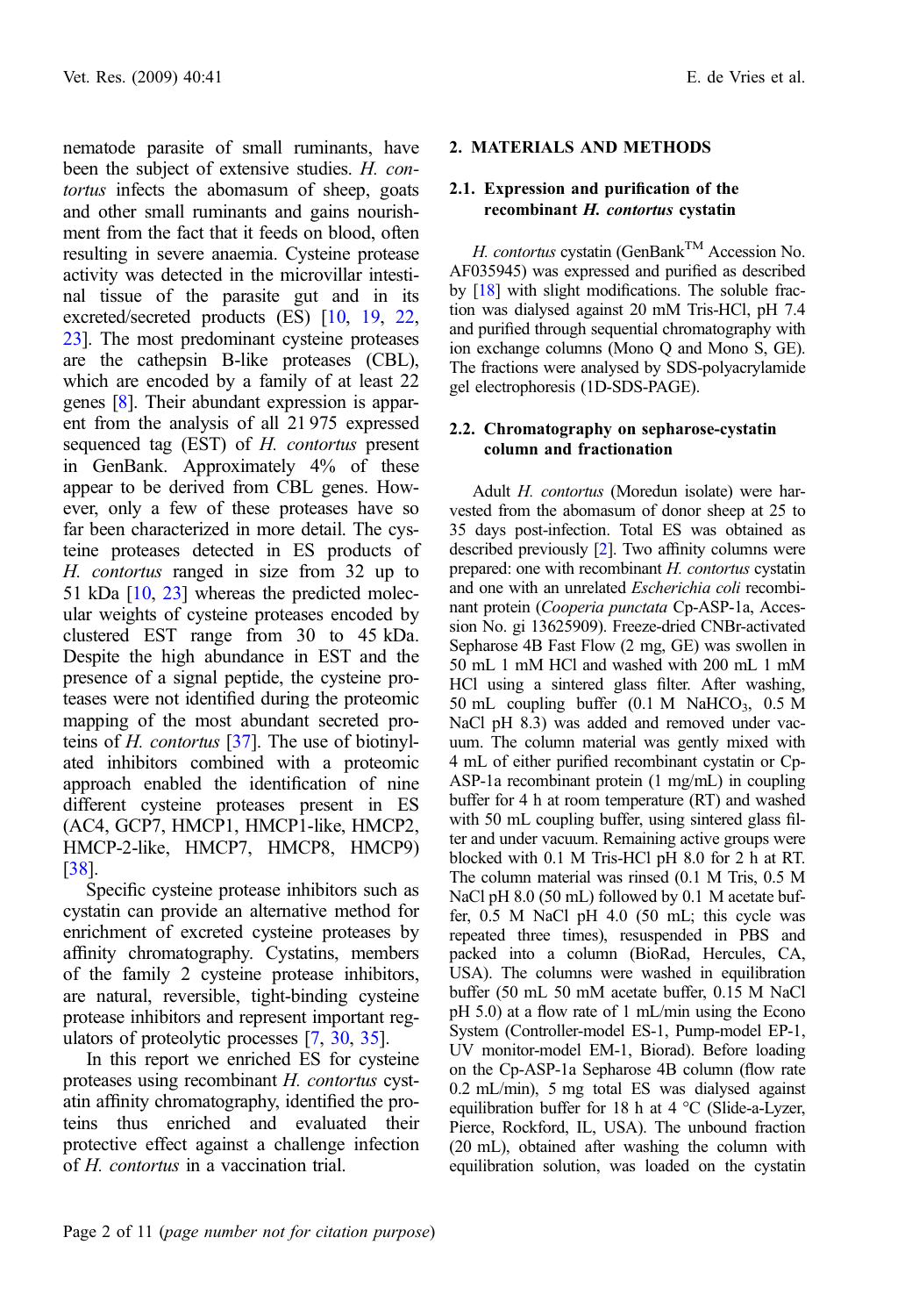Sepharose 4B column (flow rate 0.2 mL/min) and washed with 20 mL equilibration buffer. For elution 10 mM Tris-NaCl pH 7.4, 0.1% CHAPS, 6 M Urea (50 mL, flow rate 1 mL/min) was used. The fractions were dialysed against 10 mM Tris pH 7.4, 0.05% CHAPS for 18 h at 4  $^{\circ}$ C (Slide-a-Lyzer, Pierce), concentrated in 3 kDa filters (Centripep YM3, Millipore, Billerica, MA, USA) and the protein concentrations were measured.

#### 2.3. SDS-PAGE analysis and cysteine protease activity of the cystatin binding fraction

The protein profiles of the cystatin-binding fractions were visualised by silver staining after SDS-PAGE. Protease activity was further characterized by electrophoresis under non-reducing conditions on gelatin substrate containing gels as described earlier [[11\]](#page-9-0). Protease activity was defined using classindicative inhibitors (from Roche, Indianapolis, IN, USA) namely the cysteinyl (L-transepoxysuccinyl-L-leucylamido- (4-guanidino)-butane; E64;  $40 \mu M$ ), metallo (ethylenediaminotetraacetic acid; EDTA, 400  $\mu$ M), aspartyl (Pepstatin, 1.4  $\mu$ M) and serine (4-(2-Aminoethyl)-benzenesulfonyl-flouride hydrochloride; AEBSF, 2 mM) protease inhibitors as well as 0.12  $\mu$ g/mL recombinant cystatin or 0.43  $\mu$ g/mL B. bovis recombinant protein (as control for E. coli proteins) in 20 mM Tris/ 50 mM NaCl pH 5.0, supplemented with 2 mM DTT).

# 2.4. Immunisation trial and parasitological procedures

Thirty Zwart-Bles lambs, 6–6.5 months of age and kept indoors since birth to exclude helminth infections, were randomly divided into three groups with 10 animals each. The doses for the immunization were chosen proportionally to the purification (3% bound to the cystatin column). Animals from group 1 received 2 µg of the cystatin-binding fraction whereas group 2 was immunised with  $75 \mu$ g of total ES and group 3 was the adjuvant control group (PBS only). The animals were vaccinated subcutaneously, at weeks 0, 2.5 and 5 from the start of the experiment. The antigens or PBS were dissolved in aluminium hydroxide gel  $(AI(OH)<sub>3</sub>; Allhydrogel, Superfos Bio$ sector, Denmark) and each animal received 1.5 mg adjuvant/injection (1 mL/animal). At week 6 all animals were orally infected with 10 000 L3 H. contortus and killed at week 10. Faecal samples were collected weekly and after challenge three times a week and egg counting was performed according to the modified McMaster method. Worms were harvested and counted as described [\[5\]](#page-8-0). All animal procedures were in accordance with the Ethical Committee from the Faculty of Veterinary Medicine from Utrecht University.

#### 2.5. Immunological parameters

#### 2.5.1. Lymphocyte proliferation assay (LPA)

Animals were bled from the jugular vein in weeks 0, 6, 7 and 10 for isolation of lymphocytes [\[2](#page-8-0)] and LPA was done according to Schallig et al. [\[28](#page-9-0)] using 10 μg/mL ES and 5 μg/mL concanavalin A (conA) for lymphocyte stimulation. The results are presented as stimulation indices  $(SI)$  where  $SI = c.p.m.$  (experimental)/c.p.m. (medium control).

#### 2.5.2. Mucus harvesting

Individual abomasal tissues  $(\sim 50 \text{ cm}^2)$  were collected at the time of slaughter for mucus isolation according to Kanobana et al. [[9](#page-9-0)]. All mucus samples were diluted to a concentration of 1 mg/mL for the performance of the enzyme linked immunosorbent assay (ELISA).

#### 2.5.3. ELISA

The ELISA were performed as described previously [\[2](#page-8-0)] with slight modifications. Briefly, ELISA plates coated with ES  $(2 \mu g/mL)$  were incubated with either serum or mucus, diluted at 1:20 for IgE and 1:100 for IgG in serum and 1:10 for all isotypes in mucus. The positive control serum consisted of a pool from 5 hyperimmune sheep which had been repeatedly infected with H. contortus. Each individual sample was tested in duplicate and the results are shown either as a percentage of the positive control serum that was present in duplicate on every plate or as OD values for the mucus samples.

#### 2.6. Identification of cystatin-binding fraction by mass spectrometry

The material that bound to the cystatin column (see section 2.2.) was trypsinised and analysed using liquid chromatography MS/MS as described previously [\[37](#page-10-0)]. In summary, the bound fraction was delivered at 3  $\mu$ L/min to a nano-LC system coupled to a Q-TOF (Micromass Ltd., Manchester, UK) and using a Famos autosampler (LCPackings, Amsterdam, The Netherlands) and trapped on an AquaTM C18RP column (Phenomenex, Torrance, CA; column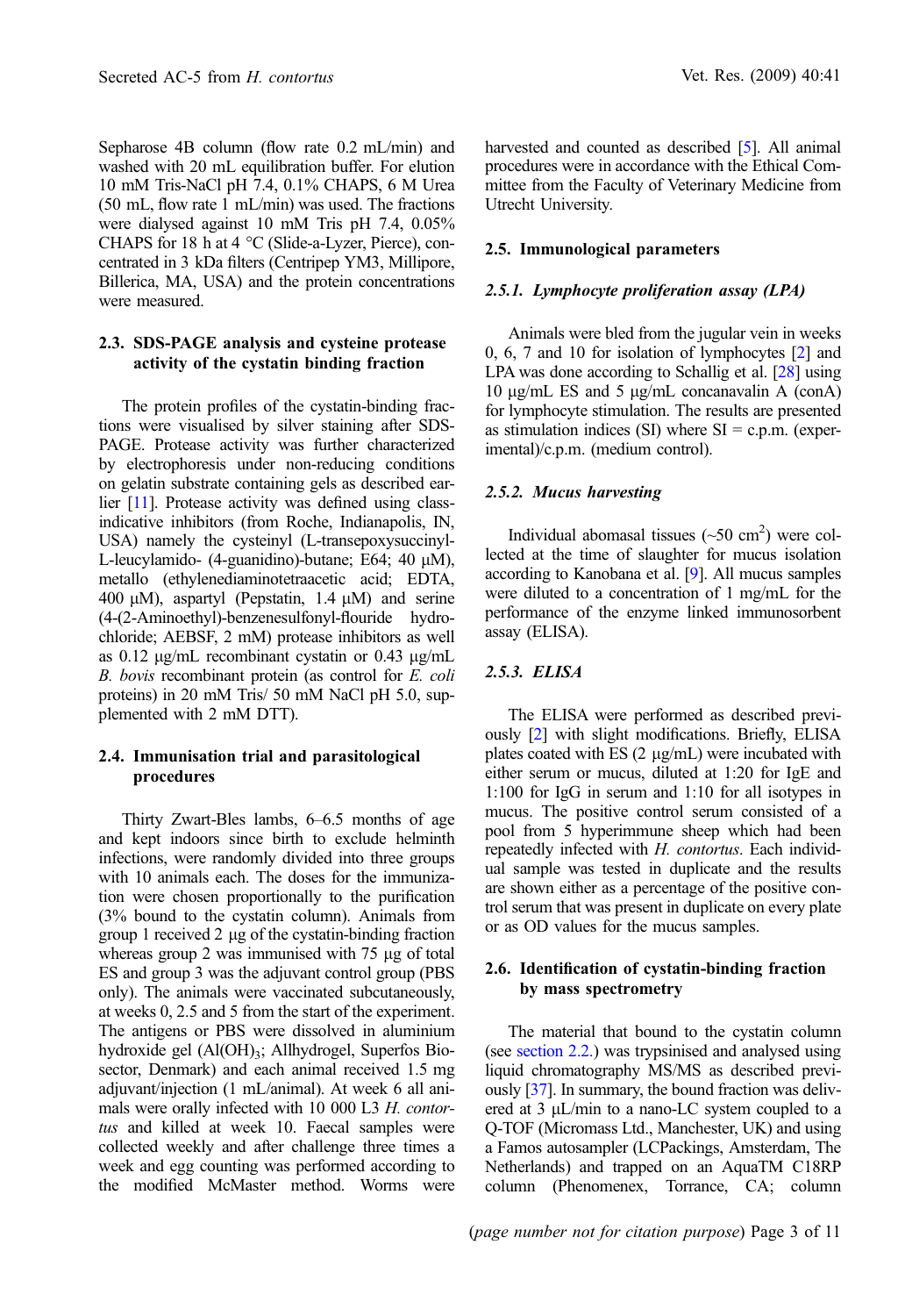dimensions 1 cm  $\times$  100 µm inner diameter). After flow splitting down to  $150-200$  nL/min, peptides were transferred to the analytical column (PepMap; LC Packings, Amsterdam, The Netherlands; column dimensions 25 cm  $\times$  50 µm inner diameter) in a gradient of acetonitrile (1% per min). Fragmentation of eluting peptides was performed in a data-dependent mode, and mass spectra were acquired in a full-scan mode. The MS/MS derived data were searched against GenBank Protein and EST databases using MASCOT software with the following parameters: oxidation of methionine as a variable modification, peptide and fragment mass tolerances of 0.3 and 0.2 Da respectively with a maximum of one missed cleavage.

#### 2.7. Statistical analysis

Statistical analyses were carried out using the SPSS statistical package software (Chicago, IL, USA) and data were analysed with the non-parametric Kruskal-Wallis test. Subsequent group pairwise comparisons were analysed through the Post Hoc test as advised for Kruskal-Wallis and the confidence level was set at  $p \le 0.05$  (two-tailed). The Bonferroni correction was employed to avoid possible false positive associations generated by multiple comparisons. Correlations between the immunoglobulin levels and parasitological parameters were tested using the Spearman rank correlation coefficient and considered significant at  $p < 0.05$ .

#### 3. RESULTS

# 3.1. Purification of ES by cystatin affinity chromatography

Three percent of total ES protein bound to the recombinant cystatin column and the proteins were analysed by 1D-SDS-PAGE (Fig. 1) and gelatin-substrate gels [\(Fig. 2](#page-4-0)). Despite the bound protein fraction resolving as a single band around 43 kDa (Fig. 1, lane 3), this fraction displayed strong protease activity, over a wide molecular size range with a lower limit of 30 kDa ([Fig. 2](#page-4-0), lane 1). Further analyses were performed using different protease inhibitors. Recombinant cystatin and the specific cysteine protease inhibitor E64 ([Fig. 2](#page-4-0), lane 2 and 4, respectively) inhibited the activity of the cystatin binding fraction in

Page 4 of 11 (page number not for citation purpose)



Figure 1. Silver-stained 1D SDS-PAGE gel (15%) analysis of ES products  $(5 \mu g, \text{lane 1})$ , 1st unbound fraction  $(1.25 \mu g, \text{lane } 2)$  and cystatin-binding fraction  $(0.5 \mu g, \text{lane } 3)$ . Molecular markers are indicated on the left (in kDa).

contrast with AEBSF, a C. punctata recombinant protein or a mixture of EDTA, AEBSF and Pepstatin [\(Fig. 2](#page-4-0), lane 3, 5 and 6).

Although a quantitative analysis of the specific activity of the partially purified  $H$ . contortus proteases was not feasible, a titration of ES and the cystatin-bound fraction by substrate-SDS-PAGE analysis indicated that protease activity was enriched at least four fold after purification (not shown).

# 3.2. Cystatin binding fraction analysis by mass spectrometry

The MS/MS spectra generated an identification of a sequence stretch composed of the 16 aminoacids, FFEYDGVVSGGPYLGK (See figure in Appendix), which was specifically identified to the cathepsin B-like protease AC-5 (AAA29176) and homologous EST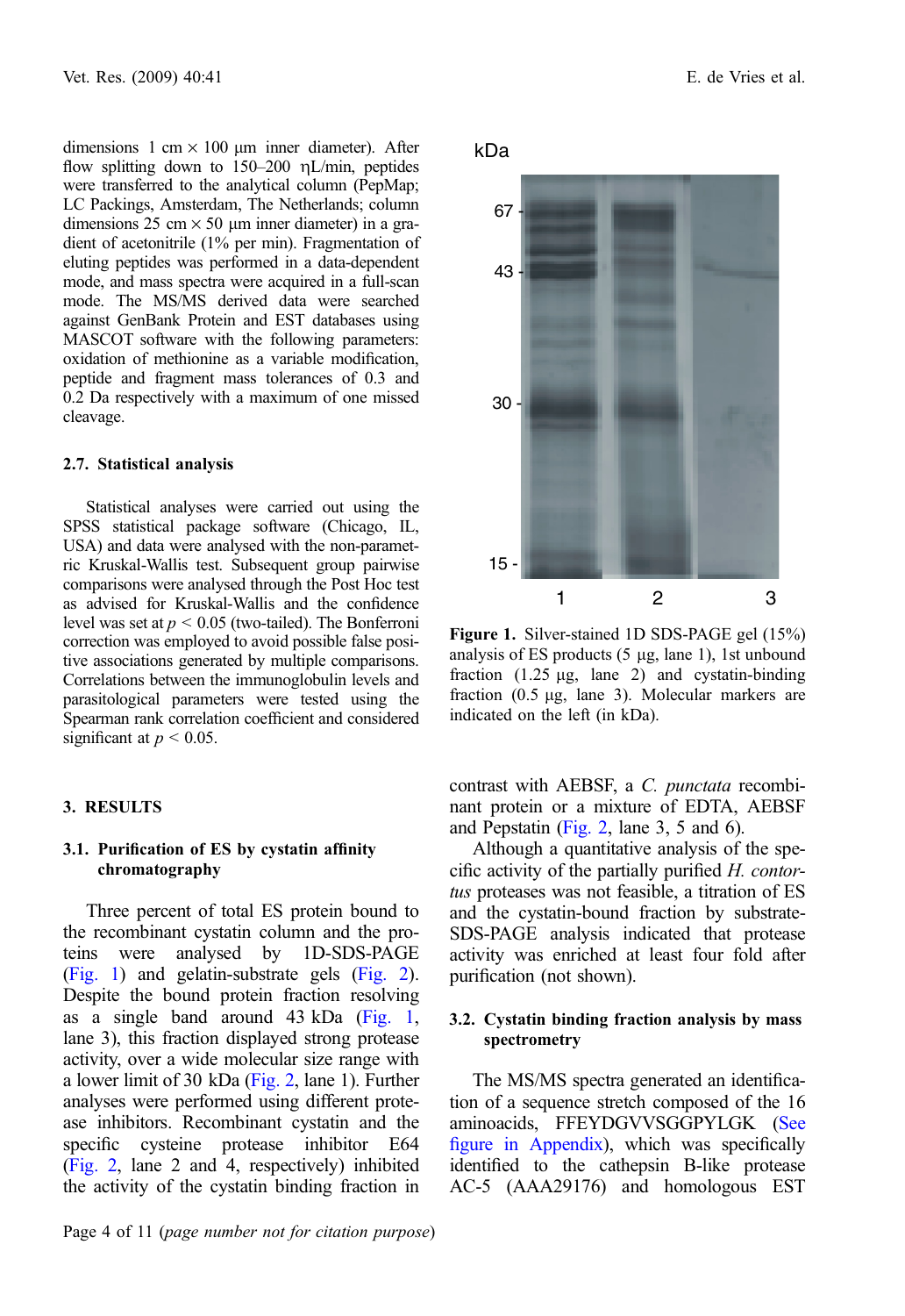<span id="page-4-0"></span>

Figure 2. 1D-substrate analysis of  $2 \mu$ g cystatinbinding fraction. The fractions were incubated before and after electrophoresis with only DTT (lane 1), DTT and recombinant cystatin (lane 2), DTT and AEBSF (lane 3), DTT and E64 (lane 4), DTT, EDTA, AEBSF and Pepstatin (lane 5) and unrelated recombinant (Cp-ASP-1a) (lane 6). Molecular markers are indicated in the middle (in kDa).

(like BG734242) This sequence corresponds to aminoacids 170 to 185 and is located after the active site, in a region of high divergence between cathepsin B-like proteases allowing unambiguous identification of AC-5 (Fig. 3). The predicted molecular weight of AC-5 with the pro-region and without signal peptide is 36.7 kDa and without the pro-region is 29 kDa while the identified band was 43 kDa.

# 3.3. Immunological parameters

# 3.3.1. LPA

Lymphocytes from all groups proliferated after stimulation with concanavalin A were used as the positive control [\(Fig. 4a](#page-5-0)) although no

| AC-5         |                          | <b>REKYDGWYSGEPALGR--</b> |
|--------------|--------------------------|---------------------------|
| AC-1         |                          | 西国工YD保留西部民民国工工商——         |
| AC-2         |                          | 商团工作D保留的美国民国商业工商——        |
| AC-3         |                          | 商团工艺人民政府委员民国商民会商——        |
| AC-4         | ٠                        | 商团VYBCWMXQQCB商LT商--       |
| HMCP1        |                          | NVKEFEVMIERNOED--         |
| HMCP2        |                          | MVORFRWWWERPMOON--        |
| <b>HMCP3</b> | $\overline{\phantom{a}}$ | <b>REAEQRAMERDNGAR--</b>  |
| HMCP4        | $\overline{\phantom{a}}$ | <b>NESKORANTERDNKAT--</b> |
| <b>HMCP5</b> | $\overline{a}$           | NVARECANDERLLAN --        |
| HMCP6        |                          | 西国SRO民入西国民民エーエS南ーー        |
| GCP7         |                          | <b>MATIACVVTCCATKER--</b> |
|              |                          |                           |

Figure 3. Sequence identification of the cathepsin B-like AC-5 from H. contortus. The aminoacid stretch identified from AC-5 by mass spectrometry aligned to CBL sequences from H. contortus. Positions having four or more identical residues are shaded. GenBank accession numbers AC-5- AAA29176, AC1-AAA29175, AC2-AAA29171, AC3-AAA29178, AC4-AAA29177, HMCP1-CA A93275, HMCP2-CAA93276, HMCP3-CAA 93277, HMCP4-CAA93278, HMCP5-CAA93279, HMCP6- CAB03627, GCP7-AAC05262.

significant differences were evident between groups. With ES as mitogen, the response in both vaccinated groups, 1 (cystatin) and 2 (ES), was greatly enhanced after the third immunisation [\(Fig. 4b,](#page-5-0) open bar) compared to the adjuvant group 3 ( $p < 0.05$ ). Group 2, stimulated with total ES, displayed the highest ESspecific proliferation response for all time points compared to the other groups ( $p < 0.05$ ) at week 4 after challenge). The local lymphocytes [\(Fig. 4b](#page-5-0), striped bar) were more reactive to ES antigens than peripheral lymphocytes [\(Fig. 4b](#page-5-0), white, grey and checkered bars). A negative correlation was found between cumulative eggs per gram of faeces (EPG) and LPA at the lymphocytes isolated from local lymph nodes at 4 weeks after challenge  $(p < 0.05, r = -0.046).$ 

# 3.3.2. ELISA

IgG anti-ES antibody concentrations increased markedly following immunisation with the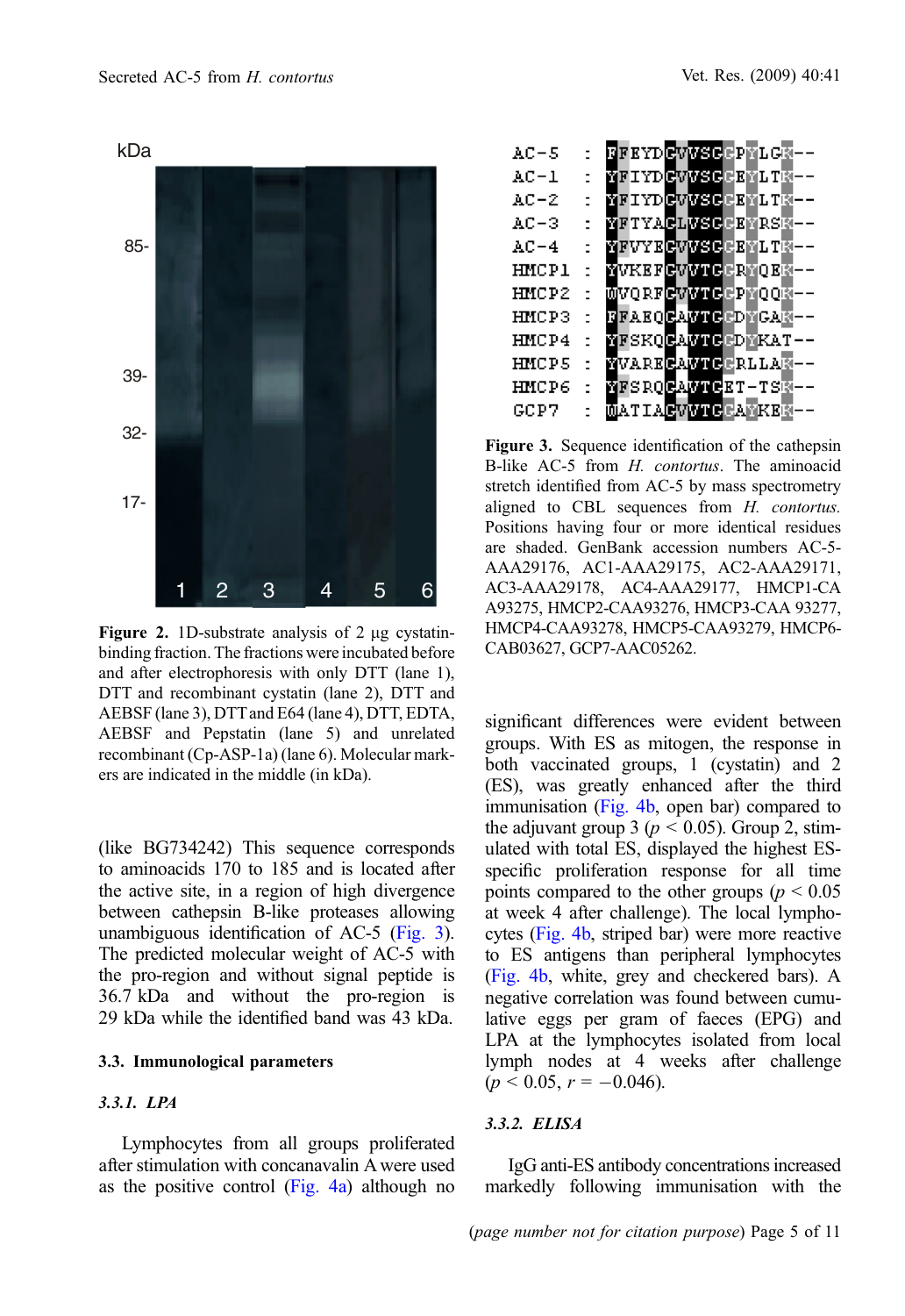<span id="page-5-0"></span>

Figure 4. Lymphocyte proliferation responses (mean SI index + S.E.). Lymphocytes isolated from blood in week 0 (black bar), after the third immunization (white bar), 1 week after challenge (grey bar) and 4 weeks after challenge (chequered bar) and lymphocytes isolated from the lymph nodes 4 weeks after challenge (striped bar) with H. contortus were stimulated with con A (a) and total ES (b). Group 1 was vaccinated with cystatin-binding fraction, group 2 with total ES and group 3 was the adjuvant control group.

cystatin-binding fraction (group 1) and total ES (group 2) with levels continuing to increase post challenge until the end of the experiment ([Fig. 5a\)](#page-6-0). Similarly, IgE levels ([Fig. 5b](#page-6-0)) were elevated two to three-fold in these groups up to the time of infection where control group 3 showed a marked IgE response 2 weeks post challenge. IgA levels showed little response to immunisation but rose rapidly following infection with the response in the cystatin-binding group 1 being two-fold and significantly higher than that in the total ES group 2 and the adjuvant control group  $3$  [\(Fig. 5c\)](#page-6-0).

Local immunoglobulins measured in the mucus showed that all immunised animals had higher local IgA and IgG responses compared to the controls [\(Fig. 5d\)](#page-6-0). IgE was undetectable in all the groups. Group 1, vaccinated with the cystatin-binding fraction, exhibited the highest IgA- and IgG-levels ( $p < 0.05$ ). Among all the correlations tested for systemic and local immunoglobulins with the parasitological parameters, only three correlations were found. Negative correlations between local IgA and local IgE with worm burden  $(r = -0.40$ and  $r = -0.42$ , respectively,  $p \le 0.05$ ) and local IgG with cumulative EPG  $(r = -0.37,$  $p \leq 0.05$ ).

#### 3.4. Parasitological parameters

Mean EPG levels [\(Fig. 6\)](#page-6-0) in all three groups increased until 25 days after challenge. From day 28 onwards a decrease in EPG was observed for group 1 (cystatin-bound fraction) in comparison to groups 2 (ES) and 3 (control) ([Fig. 6](#page-6-0)). In general, animals of group 1 had lower mean EPG levels than the other groups  $(p < 0.05$  at day 31).

Animals vaccinated with the cystatin-binding fraction (group 1) had means of 32% EPG and 36% worm burden reductions compared to the adjuvant control group (not significant). No effects were seen in Group 2, vaccinated with total ES [\(Tab. I\)](#page-7-0) and changes in between groups in the sex ratio of the worms were not observed. There were positive correlations between EPG and worm burden ( $r = 0.64$ ,  $p < 0.01$ ), EPG and fecundity ( $r = 0.42$ ,  $p < 0.05$ ), worm burden and fecundity  $(r = 0.40, p < 0.05)$  and negative correlations between fecundity and protection  $(r = -0.59)$ for EPG and  $r = -0.53$  for worm burden,  $p \leq 0.01$ ).

#### 4. DISCUSSION

Previous work showed that vaccination with adult ES antigens enriched for cysteine proteases using Thiol-Sepharose affinity purification, can induce a protective immune response in sheep against  $H.$  contortus  $[2]$  $[2]$ . Protection was indicated by reductions in egg output and worm burden by 52 and 50%, respectively, compared to the adjuvant control group. However, these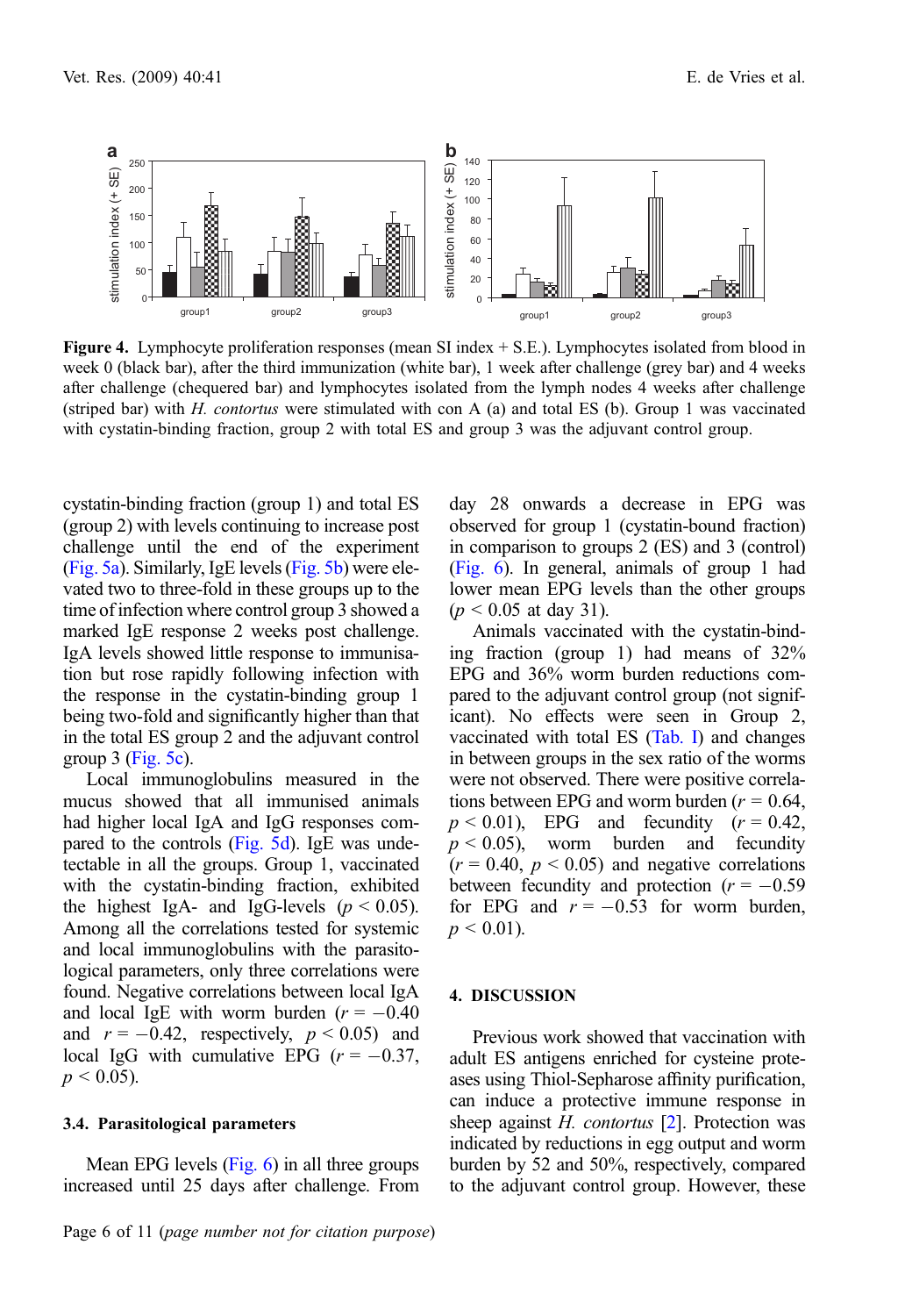<span id="page-6-0"></span>

Figure 5. Serum IgG (a), IgE (b) and IgA (c) responses (mean  $\pm$  S.E.) to *H. contortus* ES products. Animals were vaccinated in week 0, 2.5 and 5 (i) and challenged in week 6 (c) with 10 000  $L<sub>3</sub>$  H. contortus. Group 1 ( $\blacksquare$ ) was vaccinated with cystatin-binding fraction, group 2 ( $\blacktriangle$ ) with total ES and group 3 ( $\blacklozenge$ ) was the adjuvant control group. \* Indicates significant difference between the groups ( $p < 0.05$ ). (d) Mucus IgA- (black bar), IgG- (white bar) and IgE- (striped bar) mean antibody levels (± S.E.) to H. contortus ES 33 days after challenge infection.  $\#$  indicates significant difference with group 3,  $*$  indicates significant difference with group 2.



**Figure 6.** Mean faecal egg counts  $(\pm S.E.)$  of the animals vaccinated with the cystatin-binding fraction (group 1,  $\blacksquare$ ), total ES (group 2,  $\blacktriangle$ ) or adjuvant control group (group 3,  $\lozenge$ ) after challenge infection with 10 000  $L<sub>3</sub>$  H. contortus.

(page number not for citation purpose) Page 7 of 11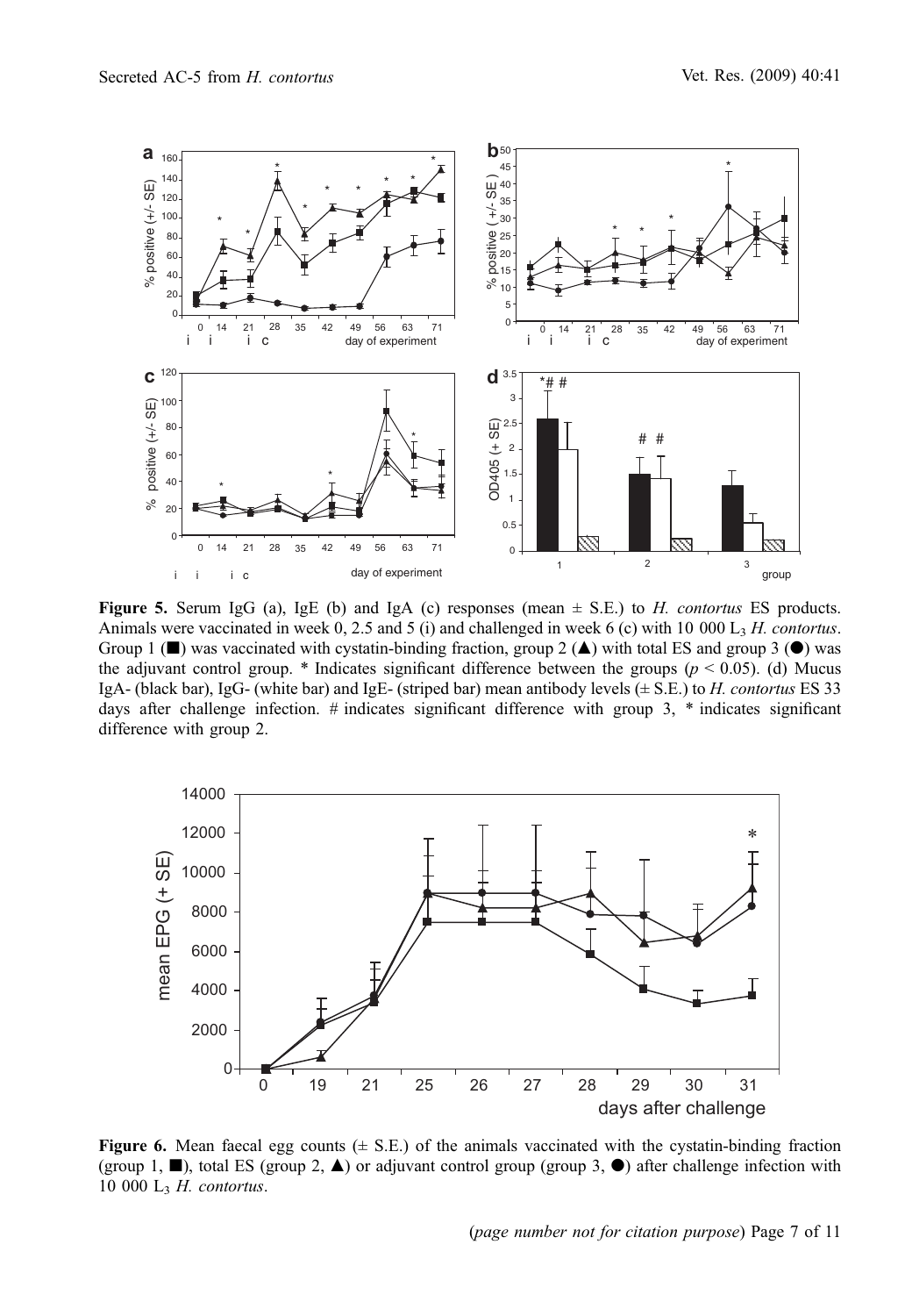<span id="page-7-0"></span>

| <b>Table I.</b> Parasitological results per group. Groups $(1, 2 \text{ or } 3)$ with 10 animals per group, mean of cumulative |
|--------------------------------------------------------------------------------------------------------------------------------|
| EPG (S.E.), percentage reduction in EPG (mean), mean of worm burden (S.E.), percentage worm burden                             |
| reduction (mean) and percentage of females. Animals were vaccinated in week 0, 2.5 and 5 with the cystatin                     |
| bound fraction (group 1), total ES (group 2) or used as the adjuvant control group (group 3), challenged in                    |
| week 6 with 10 000 $L3$ H, contortus and slaughtered in week 10. The reductions are calculated based on the                    |
| mean of group 3 (adjuvant control).                                                                                            |

| Group<br>$(n = 10)$ | Cumulative<br>EPG. | EPG reduction<br>$\frac{6}{2}$ | Worm<br>burden | Worm burden<br>reduction $(\% )$ | Females<br>$\binom{0}{0}$ |
|---------------------|--------------------|--------------------------------|----------------|----------------------------------|---------------------------|
|                     | 43300 (11728)      | 32                             | 2935 (2353)    | 36                               | 55                        |
|                     | 59435 (12438)      |                                | 4750 (2358)    | $-3.6$                           | 57                        |
|                     | 63375 (20195)      |                                | 4585 (2121)    |                                  | 58                        |

protective fractions contained a number of proteins including several metalloproteases, aminopeptidases and an apical gut protein [[12](#page-9-0)]. Here, we have purified the 43 kDa AC-5 cysteine protease from ES using a recombinant H. contortus cystatin affinity column. Lambs vaccinated with this AC-5 had mean reductions of 32% and 36% in cumulative egg output and worm burden, respectively, compared to the adjuvant control group (Tab. I). This level of protection is comparable to that of one of our previous studies [[2\]](#page-8-0) and with that observed in lambs vaccinated with H. contortus intestinal cysteine proteases purified from worm extracts using cystatin [[20](#page-9-0)].

The AC-5 cysteine protease described here ([Fig. 6\)](#page-6-0) had not been identified in ES products of H. contortus before. Other secreted cysteine proteases such as AC-4 and GCP7 in ES [\[31\]](#page-9-0) and HMCP-1, HMCP-1-like, HMCP-2 and HMCP-2-like, HMCP-7, HMCP-8 and HMCP-9 [[35\]](#page-10-0) that had been identified before by Mass Spectrometry were not detected in the present cystatin bound fraction. 2D gel analysis of this fraction resolved only a single row of spots (data not shown). Since only a single protease was identified by MS, this suggests that the 43 kDa peptide is a single protein with different pIs and not a mixture of other cysteine proteases with different pIs but of similar molecular weight.

A characteristic of type-2 cystatins is the conservation of the pentapeptide sequence, recognised as a target enzyme-binding site [\[1](#page-8-0), [4](#page-8-0)]. Two rice cysteine protease inhibitors (OCI-OCII), with small differences in their target enzyme-binding site showed different degrees of affinity for Meloidogyne hapla cysteine proteases [[1](#page-8-0), [15\]](#page-9-0). Thus, variation in the pentapeptide sequence may determine differences in affinity for different proteases and may indicate that the previously identified [\[38\]](#page-10-0) seven secreted cysteine proteases are absent from the H. contortus cystatin-1-bound fraction because of a low affinity for this inhibitor. Alternatively it cannot be excluded that many secreted CBL have a cystatin bound to their active site thus prohibiting their binding to the cystatin column.

The enrichment of H. contortus ES for cysteine protease activity was confirmed using substrate SDS-PAGE gels [\(Fig. 2](#page-4-0)) with activity in the cystatin-binding fraction being judged to be at least 4-fold higher than in whole ES (not shown). This analysis also showed that the protease resolved as several zones of apparently differing molecular size, an observation which, at first sight, conflicts with the above discussion. This is likely to reflect post-translational modifications such as glycosylation, with two potential asparagines in the AC-5 sequence predicted to be potentially N-glycosylated by NetNGlyc<sup>1</sup>. Moreover, substrate gels are run under non-reducing conditions.

AC-5 is described to be, among five CBL tested in two H. contortus isolates, the only homozygote and monoallelic CBL gene whereas the others were extremely polymorphic

<sup>1</sup> <http://www.cbs.dtu.dk/services/NetNGlyc/>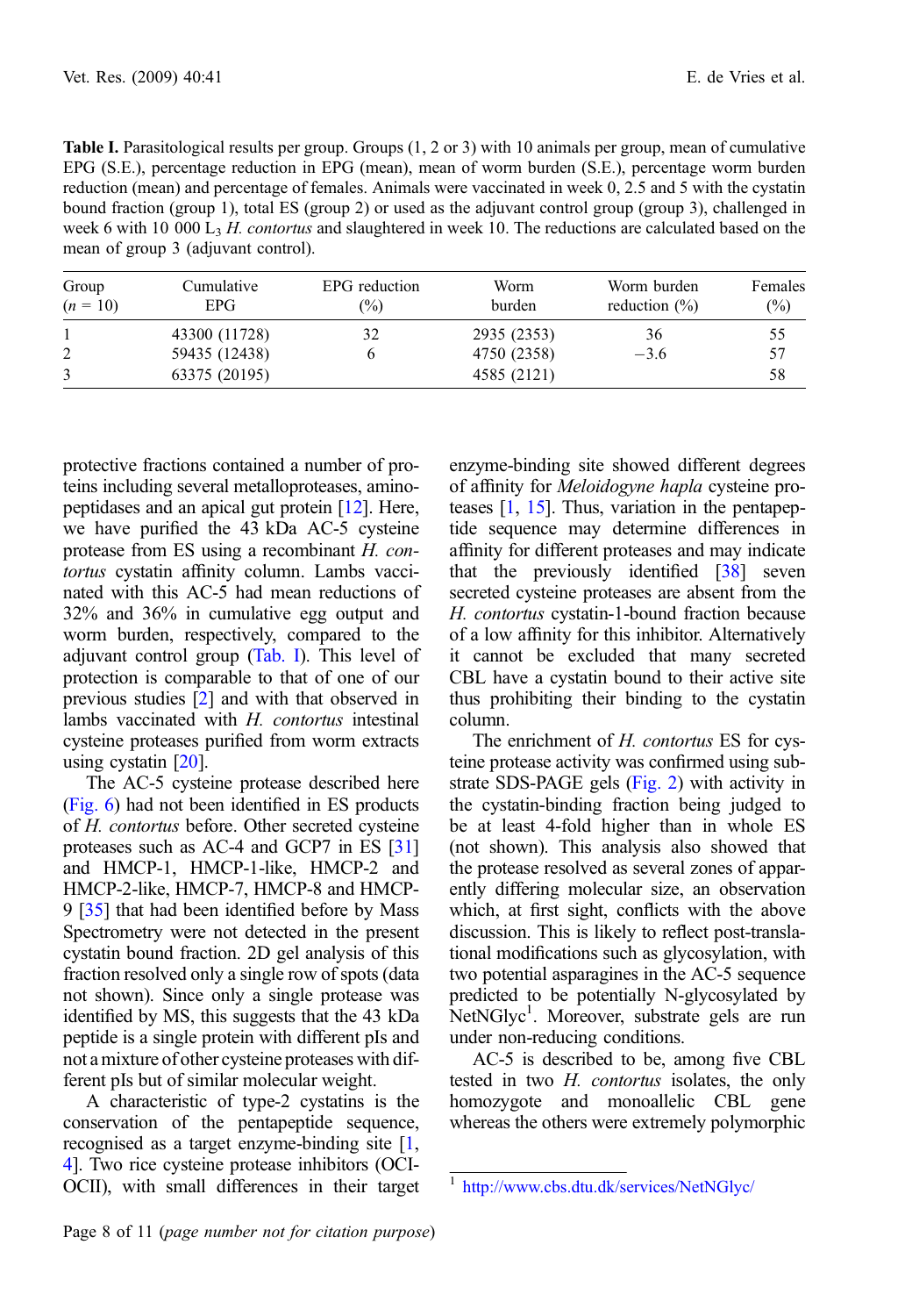<span id="page-8-0"></span>[\[24\]](#page-9-0). Therefore, AC-5 may be a particularly good vaccine target.

Animals vaccinated with the cystatin-binding fraction and subsequently challenged with H. contortus showed significantly higher mucosal ES-specific IgA levels ([Fig. 5](#page-6-0)) and abomasal lymphocyte proliferative responses [\(Fig. 4](#page-5-0)) compared to the control animals. This may indicate the importance of the local antibody response against a challenge infection with H. contortus and was in agreement with higher mucosal Ostertagia specific IgA levels in protected calves after vaccination with thiol-binding proteins derived from ES [6]. The cystatin-binding fraction also induced strong ES-specific systemic and local IgG responses. Previously, vaccination with thiol binding ES proteins of H. contortus resulted in significant higher systemic  $I \text{g} G_1$  responses [2].

The total ES fraction did not confer any reduction in EPG or worms, in agreement with a recent report [2]. Variable results have been obtained with vaccination with ES in the past within our group  $[2, 27, 29, 34]$  $[2, 27, 29, 34]$  $[2, 27, 29, 34]$  $[2, 27, 29, 34]$  $[2, 27, 29, 34]$  $[2, 27, 29, 34]$  $[2, 27, 29, 34]$ , due we suspect to variability between different ES batches (as observed by variable protein patterns observed on 1 and 2-dimensional protein gels) combined with the fact that some individual sheep animals fail to respond to vaccination.

There is now a consistent body of evidence suggesting that ES cysteine proteases may be appropriate targets for vaccine development against helminths of livestock. Calves vaccinated with a Thiol-Sepharose-enriched fraction of Ostertagia ostertagi ES had a 60% reduction in egg output  $[6]$ . In a further experiment, this immunogen was subfractionated through Q-Sepharose anion exchange chromatography and a group injected with a resultant cysteine protease enriched fraction had a reduction of 80% in cumulative faecal egg output compared to controls  $[16]$ . A similar thiol-enriched fraction was tested in goats, with 89% and 68% in egg and worm reduction, respectively [\[25\]](#page-9-0). These experiments above used Freunds or QuilA as adjuvants, in contrast to the aluminium hydroxide employed in ours. In addition, cysteine proteases from the regurgitant of mature worms induced 80% protection in sheep against Fasciola hepatica, as judged by egg

output, [\[36\]](#page-10-0) and secreted cathepsin Ls are lead vaccine candidates for Fasciola and schistosomiasis (reviewed in [\[14\]](#page-9-0)) and hookworms in man (e.g. [3]). The identification of AC-5, here, as an ES immunogen from H. contortus, adds to this body of evidence and expands the previously identified set of immunogens from H. contortus such as H11, Hc40, H-gal-GP [\[17,](#page-9-0) [21](#page-9-0), [32](#page-9-0)].

Acknowledgements. This work was supported by the European Union (Project QRLT-PL-1999-00565). The H. contortus cystatin was kindly provided by Dr Diane Redmond from the Moredun Institute.

### **REFERENCES**

[1] Arai S., Matsumoto I., Emori Y., Abe K., Plant seed and their target enzymes of endogenous and exogenous origin, J. Agric. Food Chem. (2002) 50: 6612–6617.

[2] Bakker N., Vervelde L., Kanobana K., Knox D., Cornelissen A.W., de Vries E., Yatsuda A.P., Vaccination against the nematode Haemonchus contortus with a thiol-binding fraction induces different protease profiles in the excretory/secretory products (ES), Vaccine (2004) 22:618–628.

[3] Bethony J.M., Loukas A., Hotez P.J., Knox D.P., Vaccines against blood-feeding nematodes of humans and livestock, Parasitology (2006) 133:S63–S79.

[4] Bode W., Huber R., Structural basis of the endoprotease-protein inhibitor interaction, Biochim. Biophys. Acta (2000) 1477:241–252.

[5] Eysker M., Kooyman F.N.J., Notes on necropsy and herbage processing techniques for gastrointestinal nematodes of ruminants, Vet. Parasitol. (1993) 46: 205–213.

[6] Geldhof P., Claerbout E., Knox D., Vercauteren I., Looszova A., Vercruysse J., Vaccination of calves against Ostertagia ostertagi with cysteine protease enriched protein fractions, Parasite Immunol. (2002) 24:263–270.

[7] Hartmann S., Lucius R., Modulation of host immune responses by nematode cystatins, Int. J. Parasitol. (2003) 33:1291–1302.

[8] Jasmer D.P., Mitreva M.D., McCarter J.P., mRNA sequences for Haemonchus contortus intestinal cathepsin B-like cysteine proteases display an extreme in abundance and diversity compared with other adult mammalian parasitic nematodes, Mol. Biochem. Parasitol. (2004) 137:297–305.

(page number not for citation purpose) Page 9 of 11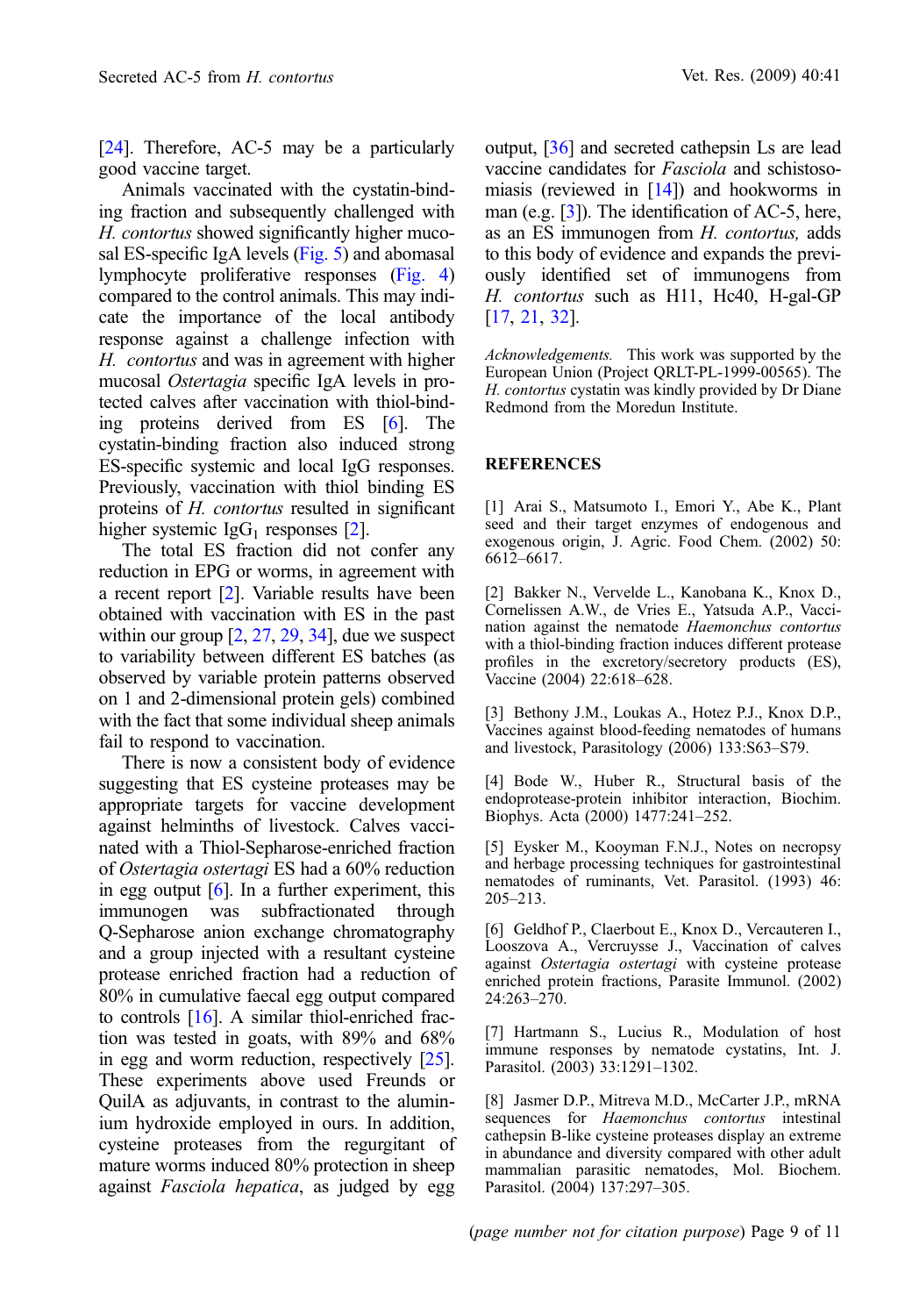<span id="page-9-0"></span>[9] Kanobana K., Ploeger H.W., Vervelde L., Immune expulsion of the trichostrongylid Cooperia oncophora is associated with increased eosinophilia and mucosal IgA, Int. J. Parasitol. (2002) 32:1389–1398.

[10] Karanu F.N., Rurangirwa F., McGuire T.C., Jasmer D.P., Haemonchus contortus: Identification of proteases with diverse characteristics in adult worm excretory-secretory products, Exp. Parasitol. (1993) 77:362–371.

[11] Knox D.P., Redmond D.L., Jones D.G., Characterization of proteinases in extracts of adult Haemonchus contortus the ovine abomasal nematode, Parasitology (1993) 106:395–404.

[12] Knox D.P., Smith W.D., Vaccination against gastrointestinal nematode parasites of ruminants using gut-expressed antigens, Vet. Parasitol. (2001) 100: 21–32.

[13] Lecaille F., Kaleta J., Brömme D., Human and parasitic papain-like cysteine proteases: their role in physiology and pathology and recent developments in inhibitor design, Chem. Rev. (2002) 102:4459–4488.

[14] McManus D.P., Dalton J.P., Vaccines against the zoonotic trematodes Schistosoma japonicum, Fasciola hepatica and Fasciola gigantica, Parasitology (2006) 133:S43–S61.

[15] Michaud D., Cantin L., Bonadé-Bottino M., Jouanin L., Vrain T.C., Identification of stable plant cystatin/nematode protease complexes using mildly denaturing gelatin/polyacrylamide gel electrophoresis, Electrophoresis (1996) 17:1373–1379.

[16] Meyvis Y., Geldhof P., Gevaert K., Timmerman E., Vercruysse J., Claerebout E., Vaccination against Ostertagia ostertagi with subfractions of the protective ES-thiol fraction, Vet. Parasitol. (2007) 149:239–245.

[17] Munn E.A., Smith T.S., Smith H., James F.M., Smith F.C., Andrews S.J., Vaccination against Haemonchus contortus with denatured forms of the protective antigen H11, Parasite Immunol. (1997) 19:  $243 - 248$ .

[18] Newlands G.F.J., Skuce P.J., Knox D.P., Smith W.D., Cloning and expression of cystatin a potent cysteine protease inhibitor from the gut of Haemonchus contortus, Parasitology (2000) 122:371–378.

[19] Pratt D., Cox G.N., Milhausen M.J., Boisvenue R.J., A developmentally regulated cysteine protease gene family in Haemonchus contortus, Mol. Biochem. Parasitol. (1990) 43:181–191.

[20] Redmond D.L., Knox D.P., Protection studies in sheep using affinity-purified and recombinant cysteine proteinases of adult Haemonchus contortus, Vaccine (2004) 22:4252–4261.

[21] Rehman A., Jasmer D.P., A tissue specific approach for analysis of membrane and secreted protein antigens from Haemonchus contortus gut and its application to diverse nematode species, Mol. Biochem. Parasitol. (1998) 97:55–68.

[22] Rhoads M.L., Fetterer R.H., Biochemical and immunochemical characterisation of <sup>125</sup>I-labelled cuticle components of Haemonchus contortus, Mol. Biochem. Parasitol. (1990) 42:155–164.

[23] Rhoads M.L., Fetterer R.H., Developmentally regulated secretion of cathepsin L-like cysteine proteases by Haemonchus contortus, J. Parasitol. (1995) 81:505–512.

[24] Ruiz A., Molina J.M., Njue A., Prichard R.K., Genetic variability in cysteine protease genes of Haemonchus contortus, Parasitology (2004) 128:549–559.

[25] Ruiz A., Molina J.M., González J.F., Conde M.M., Martín S., Hernández Y.I., Immunoprotection in goats against Haemonchus contortus after immunization with cysteine protease enriched protein fractions, Vet. Res. (2004) 35:565–572.

[26] Sajid M., McKerrow J.H., Cysteine proteases of parasitic organisms, Mol. Biochem. Parasitol. (2002) 120:1–21.

[27] Schallig H.D.F.H., Van Leeuwen M.A.W., Cornelissen A.W.C.A., Protective immunity induced by vaccination with two Haemonchus contortus excretory secretory proteins in sheep, Parasite Immunol. (1997) 19:447–453.

[28] Schallig H.D., van Leeuwen M.A., Hendrikx W.M., Immune responses of Texel sheep to excretory/ secretory products of adult Haemonchus contortus, Parasitology (1994) 108:351–357.

[29] Schallig H.D., Van Leeuwen M.A., Protective immunity to the blood-feeding nematode Haemonchus contortus induced by vaccination with parasite low molecular weight antigens, Parasitology (1997) 114:293–299.

[30] Schierack P., Lucius R., Sonnenburg B., Schilling K., Hartmann S., Parasite-specific immunomodulatory functions of filarial cystatin, Infect. Immun. (2003) 71:2422–2429.

[31] Shompole S., Jasmer D.P., Cathepsin B-like cysteine proteases confer intestinal cysteine protease activity in Haemonchus contortus, J. Biol. Chem. (2001) 276 (4):2928–2934.

[32] Smith W.D., Smith S.K., Murray J.M., Protection studies with integral membrane fractions of Haemonchus contortus, Parasite Immunol. (1994) 16:231–241.